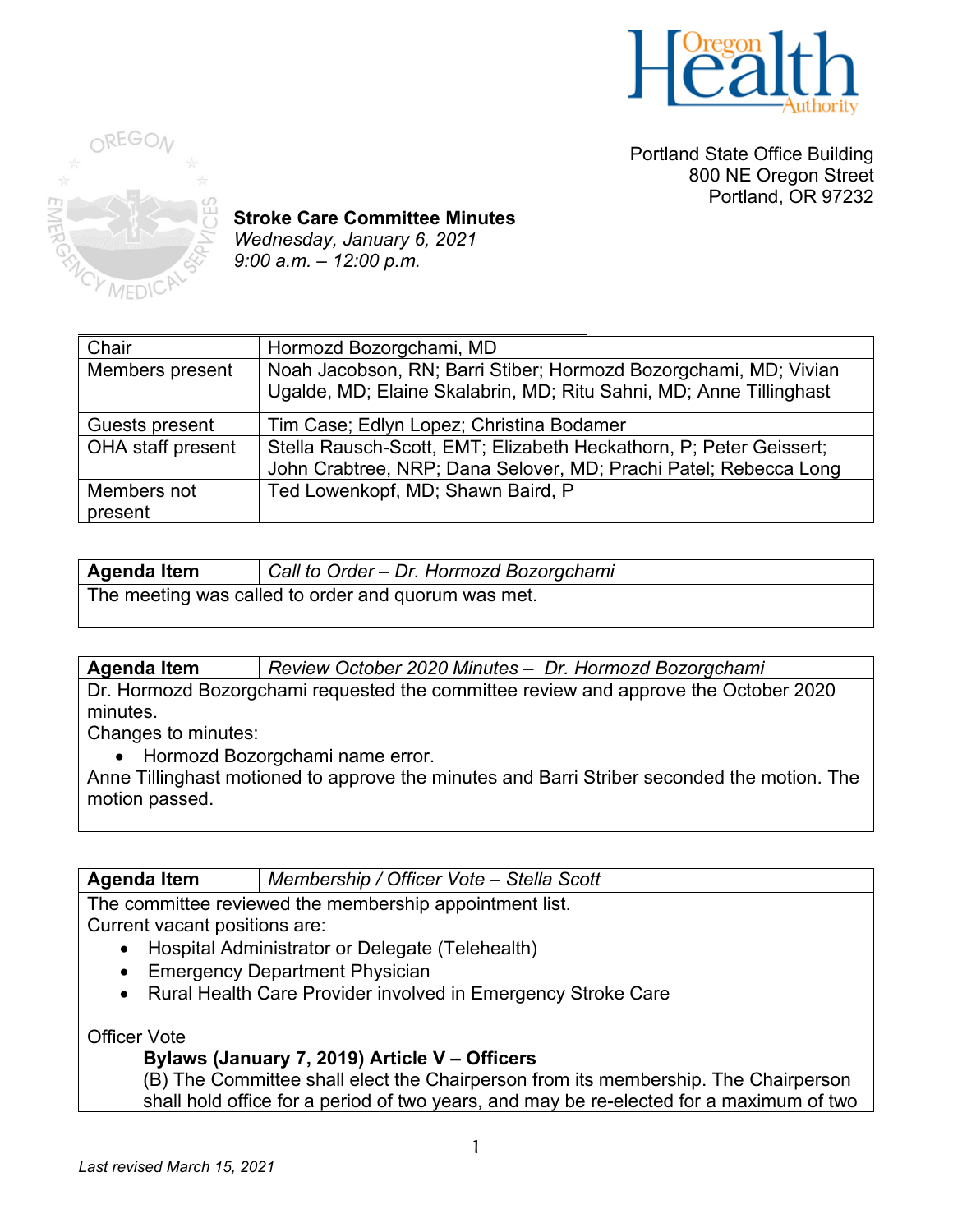consecutive terms. Elections shall be held on a biennial basis (odd years) during the first meeting of the first quarter.

Dr. Hormozd Bozorgchami stated he was not available for a second term as Chair. Dr. Bozorgchami opened the floor for nominations.

Noah Jacobson nominated Barri Stiber. Barri Stiber accepted the nomination. Dr. Hormozd Bozorgchami seconded the motion. All were in favor. Barri Stiber will serve as Chair for 2 years starting 2021 Q2 meeting.

| <b>Action</b> | Recruitment for open positions:                                     |
|---------------|---------------------------------------------------------------------|
|               | Stella Scott- Prepared a recruitment letter with information for    |
|               | interested parties to apply.                                        |
|               | Dr. Lehrfeld will send to the Oregon NAEMSP group.                  |
|               | Dr. Hormozd Bozorgchami will contact an advocate outreach group.    |
|               | Barri Striber will email the associations to follow up on request.  |
|               | Health Care Systems will reach out to their Telehealth partners and |
|               | inquire about interest from ED Physicians in rural areas.           |
|               |                                                                     |

**Agenda Item** *Stroke care and COVID-19 – Hormozd Bozorgchami*

Two reports [\(Report 1](https://www.medscape.com/viewarticle/940624) and [Report 2\)](https://clinicaltrials.gov/ct2/show/NCT02795962) discussed managing patients during COVID-19 response. Depending on the type of Stroke not all patient care needs to be managed in the ICU. This will free up ICU beds for other types of care for patients. Study on RACECAT (Study 1 link) reviewed diversion protocols. The study showed similar functional outcome for patients suspected of a large-vessel occlusion stroke.

Dr. Elaine Skalabrin presented a Stroke grandrounds on Neurological manifestations in COVID-19 patients. She will send to Stella Scott to send to those in attendance.

| <b>Action Item</b> | H. Bozorgchami – link for discussion study          |
|--------------------|-----------------------------------------------------|
|                    | Elaine Skalabrin – Send a pp to Office for sharing. |

| <b>Agenda Item</b> | Rehabilitation Workgroup - Vivian Ugalde |  |
|--------------------|------------------------------------------|--|
|                    |                                          |  |

It has been difficult to receive responses. 10 completed surveys had representation of both rural and frontier hospitals. Therapies appear to be available for patients, but support groups are not in all areas of the state.

The largest issue documented was getting access for patient services based on transportation, co-pays for patient out care, authorization procedures, under or uninsured, Medicare reimbursements share rehab funding and patients must choose. Next steps:

- Survey for patients
- Enough response could publish outcomes
- Recommend policy choices to remove barriers
- Request formal analysis of survey

Cardiovascular program at OHA to review the survey and analyze the data.

| <b>Action Item</b> | Noah Jacobson has requested the survey responses to review. |
|--------------------|-------------------------------------------------------------|
|--------------------|-------------------------------------------------------------|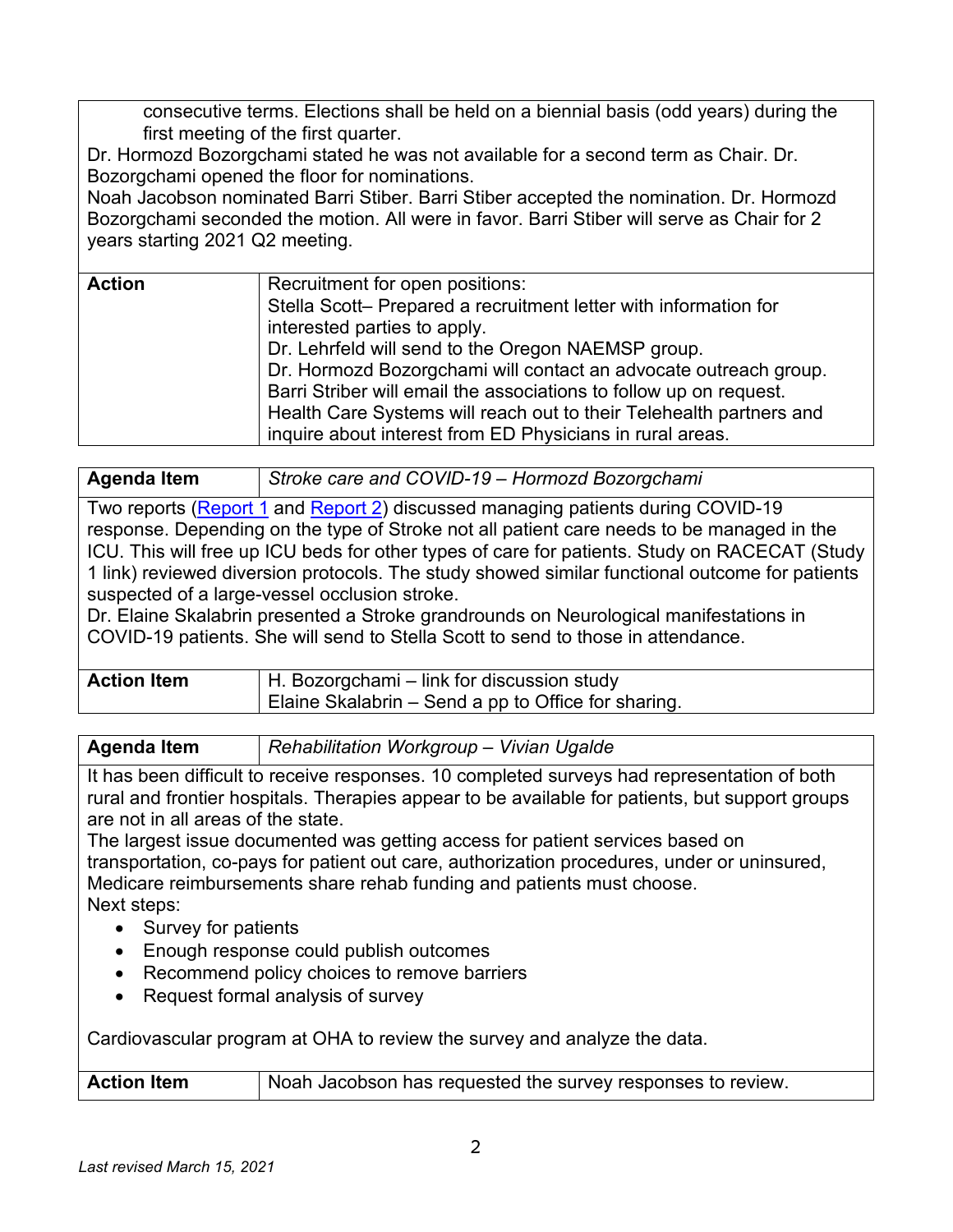| Advise Cardiovascular program at OHA to review the survey and             |  |
|---------------------------------------------------------------------------|--|
| analyze the data.                                                         |  |
| Stella will send Vivian Ugalde a contact in the cardiovascular program at |  |
| OHA and help facilitate the meeting.                                      |  |

| <b>Agenda Item</b> | EMS & Trauma System Program update - Dr. David Lehrfeld, Dr. Dana |
|--------------------|-------------------------------------------------------------------|
|                    | Selover, Elizabeth Heckathorn, NRP                                |

# EMS Modernization

Purpose: Create a comprehensive integrated Emergency Healthcare System that recognizes problems, determines which services are needed and then delivers the patient to those resources.

EMS Prehospital & Emergency Healthcare:

# *Right care Right place Right time*

The Legislative Concept was designed to achieve:



regionalization and coordination of emergency healthcare (e.g. reduced morbidity and mortality for trauma, stroke, cardiac emergencies and other **Time Sensitive** Emergencies (TSE))

Better health and healthcare through the



Improved triage. stabilization, and transfer, from small general hospital to regional referral centers



Stronger quality improvement and data systems

Enhanced quality of

minority populations

emergency medical

care and access to

care for rural and

that experience

disparities in

care



Coordinated and targeted EMS transport of TSE patients to specialty care centers

- Over 30 years ago, Dr. Daniel Lowe, MD at OHSU noted large disparities in trauma treatment depending on where patients were treated.
- Oregon then established the largest statewide trauma system to address disparities in trauma care and to lower the trauma mortality rate
- A patient should receive quality care no matter who they are or where they live
- In 2010, the Oregon Emergency Healthcare Task Force recommended transforming trauma system into emergency healthcare system, which resulted in the partial adoption of a stroke system in 2011
- Other interim progress:
	- o *Established cardiac arrest network*
	- o *Local AMI programs*

*In 2020, systems have developed as far as they can without further infrastructure changes to create a modernized emergency healthcare systems.*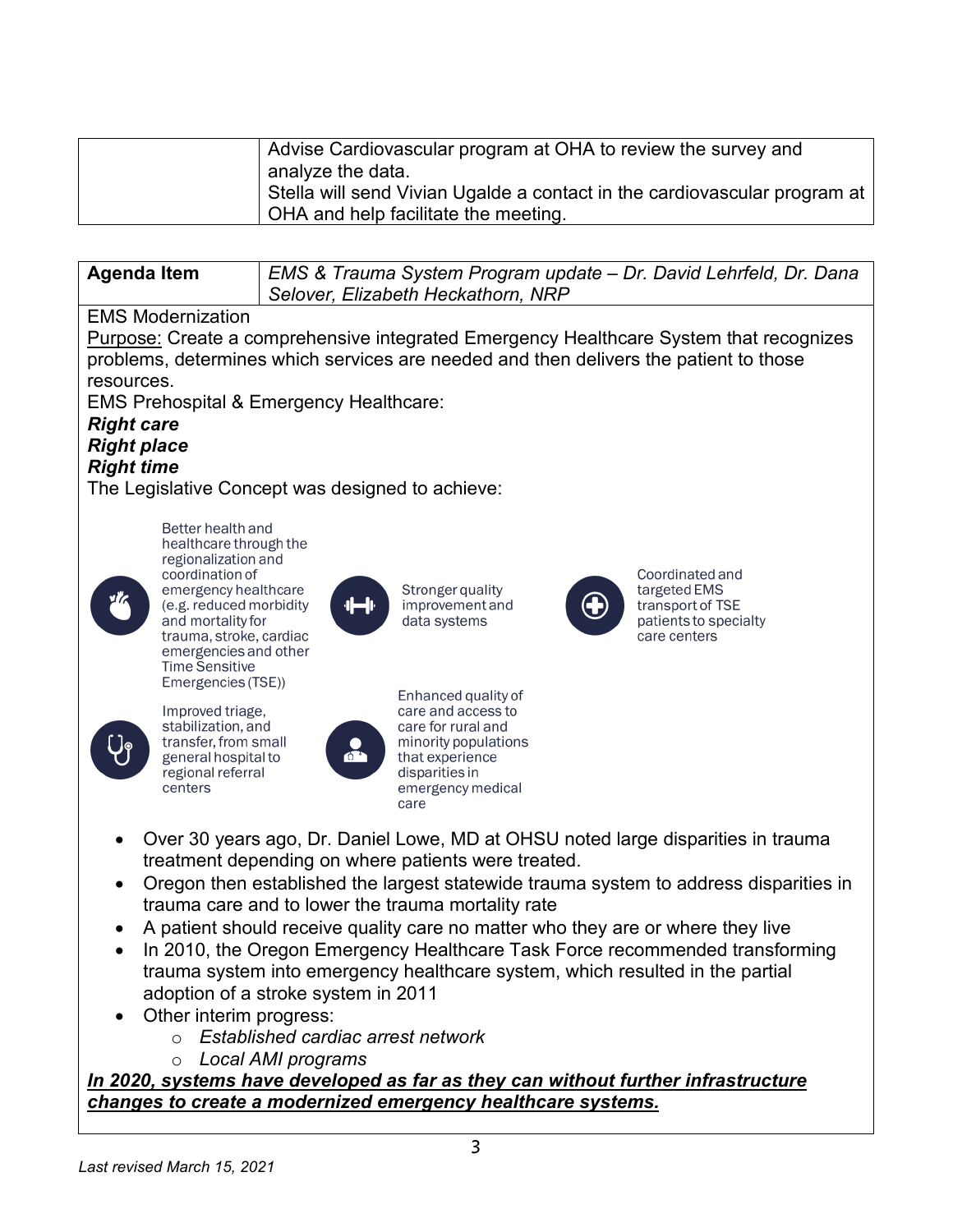

Future Data System would include:

| <b>Fragmented Data Systems</b>                                | <b>Integrated Data Systems</b>            |
|---------------------------------------------------------------|-------------------------------------------|
| All a<br>sk<br><b>EMS</b><br><b>Trauma</b><br>ट्रा≺<br>Stroke | <b>EMS</b><br>Cardiac<br>Trauma<br>Stroke |

# Future EMS Regulatory System:



EMS Mobilization for Disaster Response Current and Future: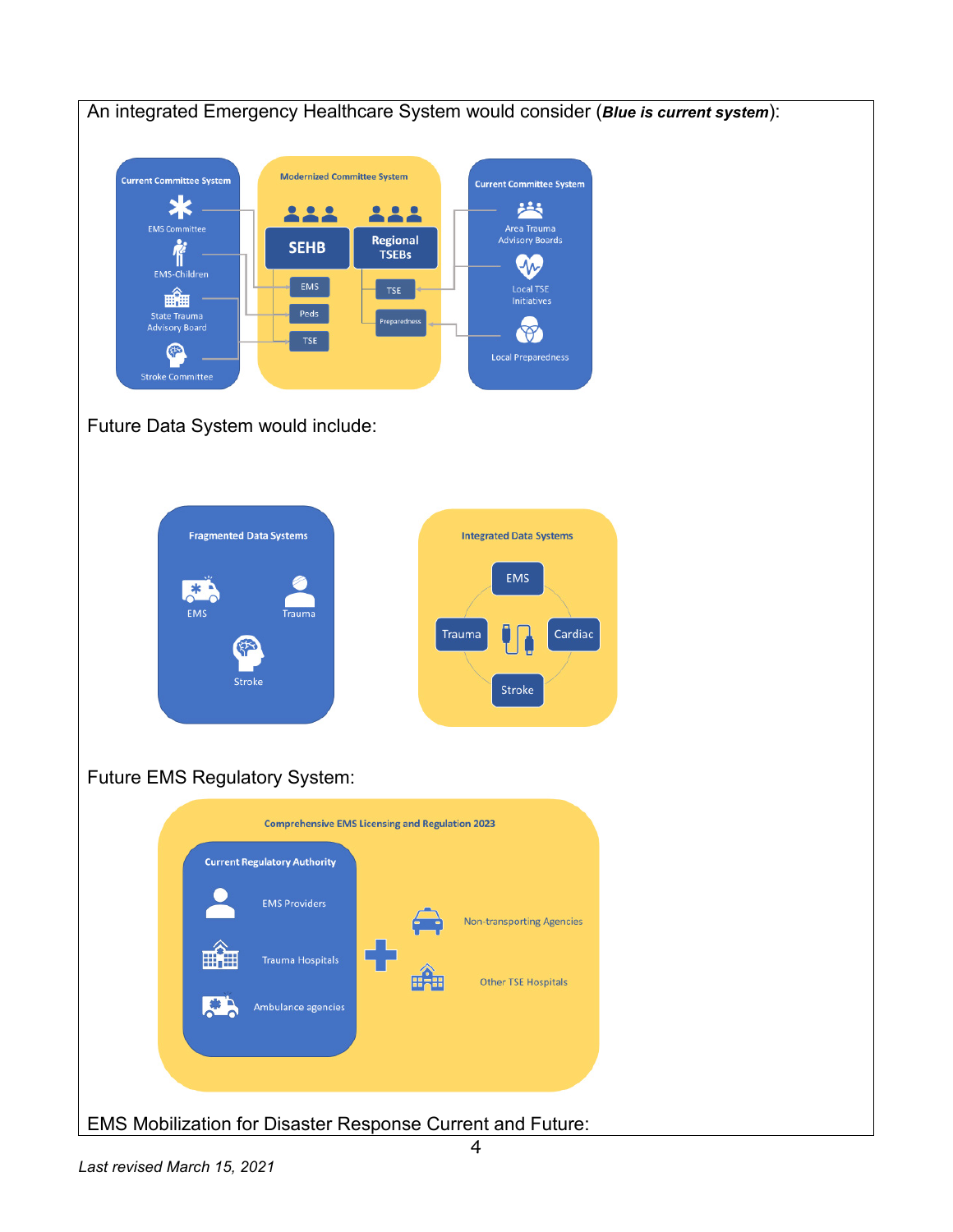

Phase 1 – 2021 will include: New Oregon Emergency Health Care System that will include: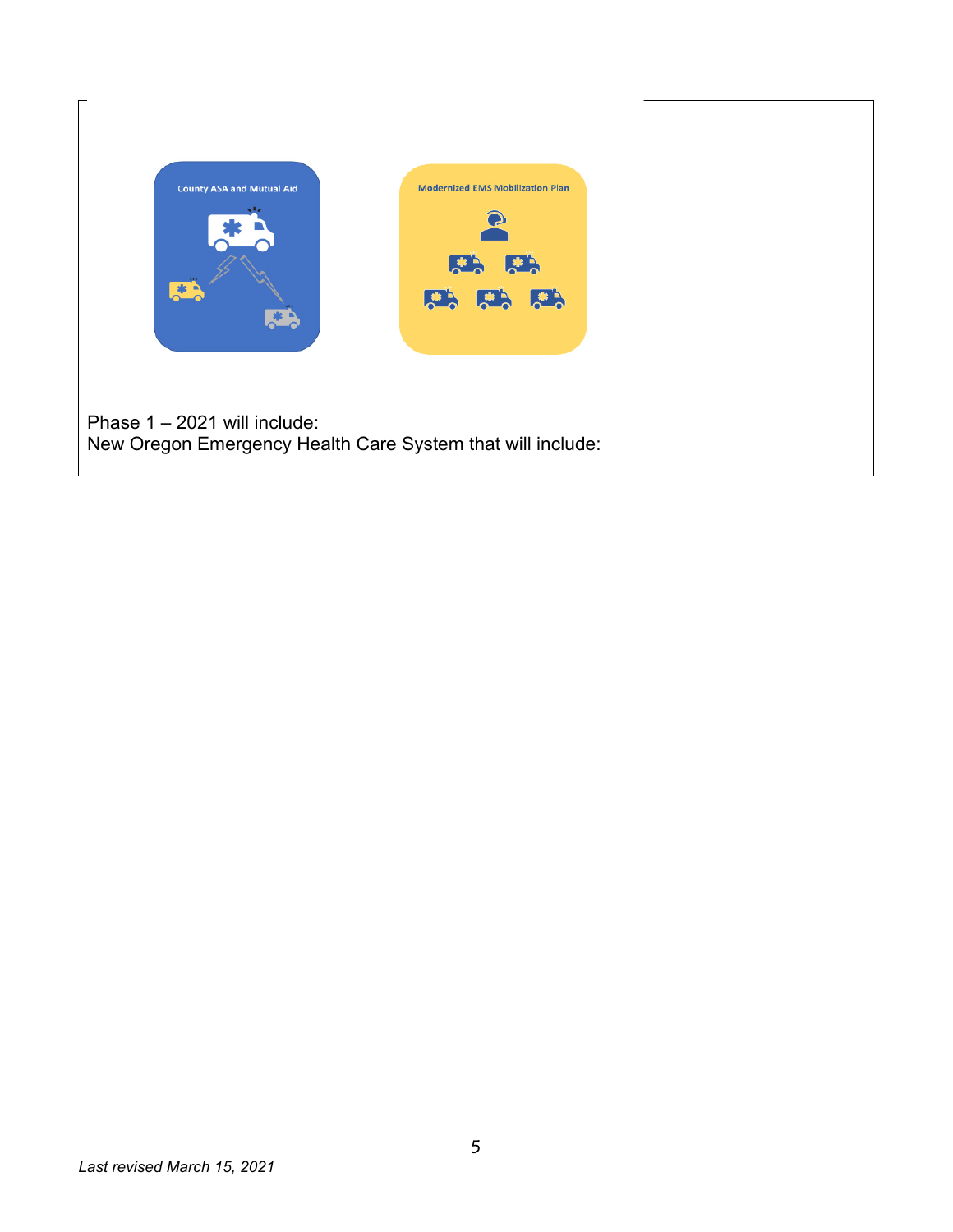| Redesign         | Redesign advisory board structure -- Create a new State and<br>Regional Emergency Healthcare Board that combines existing<br>committees                                                                                                   |
|------------------|-------------------------------------------------------------------------------------------------------------------------------------------------------------------------------------------------------------------------------------------|
|                  |                                                                                                                                                                                                                                           |
| <b>Establish</b> | Create State and Regional Emergency healthcare plans -<br>Trauma, Stroke, Cardiac, Pediatric and more                                                                                                                                     |
|                  |                                                                                                                                                                                                                                           |
| Designate        | Designate Emergency healthcare centers, start with trauma<br>and design other TSE centers with the new board, follow up<br>in 2023 with additional TSE center requirements                                                                |
|                  |                                                                                                                                                                                                                                           |
| Create           | Create Emergency Health Care Registry out of existing<br>trauma, stroke, etc. registries                                                                                                                                                  |
|                  | Ensure that fee programs are sustainable. Increase                                                                                                                                                                                        |
| Sustain          | ambulance service and ambulance vehicle fees under ORS<br>682.047. Last fee increases were in 1997. Fees cover<br>essential regulatory functions of initial and renewal licensing,<br>regular on-site surveys and complaint investigation |

Phase 2 – 2023: New Time Sensitive Emergency (TSE) Centers and Comprehensive Licensing:

- Add new types of TSE healthcare centers beyond existing trauma centers. Formalize details for other TSE centers with the new board, follow up in 2023 with additional TSE center standards in statute.
- Transform ambulance regulation into an EMS regulatory statute ORS 682 Modify to establish comprehensive EMS licensing and regulation that includes EMS providers, transporting Ambulance Agencies and non-transporting EMS Agencies. State Emergency Healthcare Board to recommend follow-up legislation in 2023.

Regional plans include transportation guidelines. The Regional TSE would create a plan to include prehospital transportation. Legislative Concept 397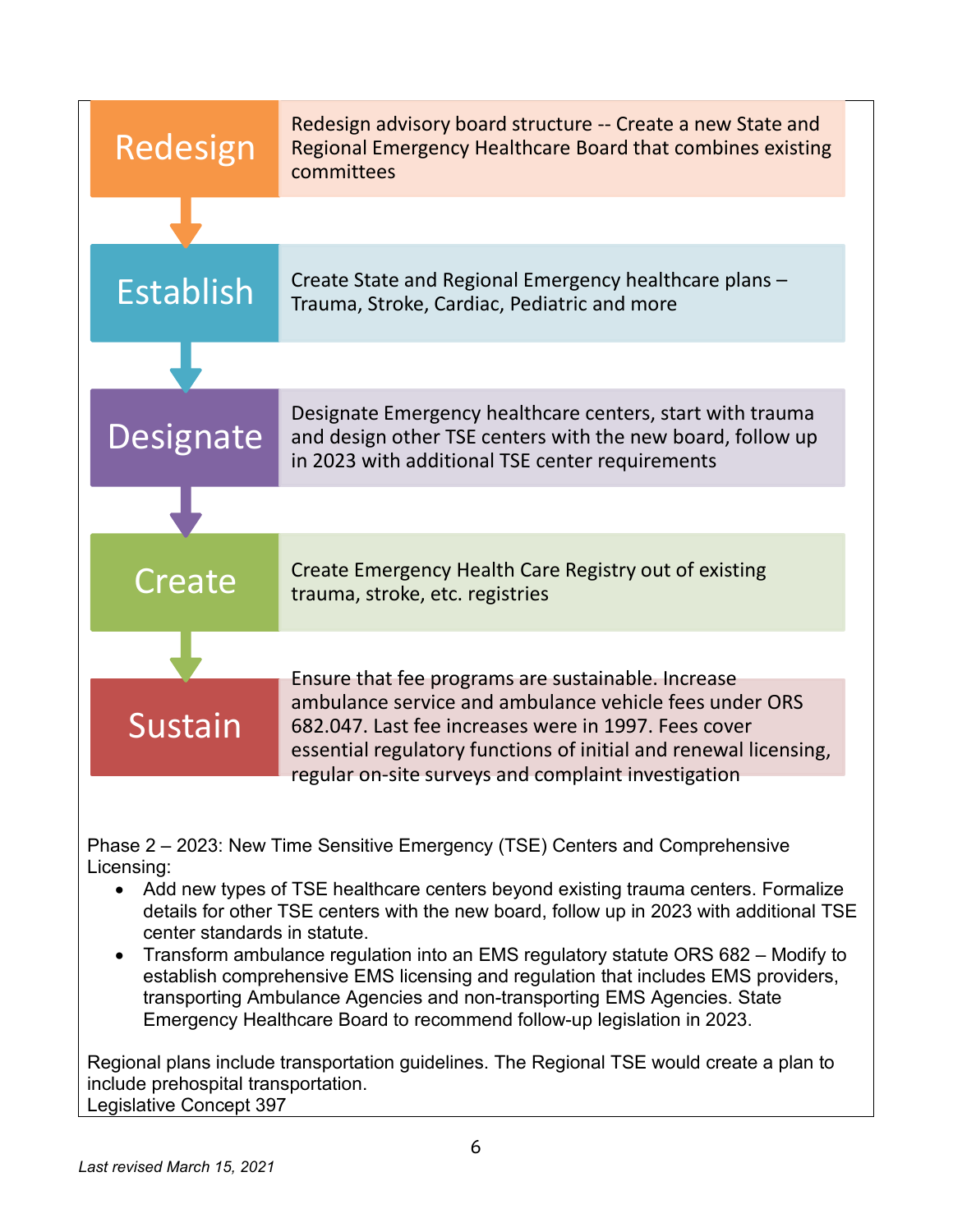- Stroke System Focus
- Maintain existing Stroke system
- Phase in changes over 4-5 years

• Note correction in draft bill section 9, 28 and 35

Develop Stroke as a TSE

- Set standards for stroke center levels
- Categorization and designation plan
- Data system and performance measures
- Draft administrative rules
- Implementation Plan

Will there be funding for new data systems?

Bill, as drafted, is reformatting the current structure. No funding is allocated specifically for TSE bill.

Has COVID-19 response enlighten Public Health's thoughts or discussions for EMS to improve incentives for local public health and EMS collaboration.

Response from EMS and PSAPs have brought to light the opportunities that these groups can bring to the table to support public health responses.

The 5 books of work that were identified will include the board restructuring. TSE will include a new version of the Stroke Care Committee. Existing board members will have the opportunity to transition into new board roles if they want to.

Next step from the Stroke Care Committee is to continue to focus on generic support of the bill.

### **Action Item**

**Agenda Item** *Committee Legislative Report – Stella Rausch-Scott* 

The Stroke Care Committee is required to present a Legislative Report. The Legislative report is a maximum of two pages and includes updates to Legislation on the work that is taking place through the Stroke Care Committee.

A draft of the committee report has already been created. The state has requested a workgroup to support and help with the 2021 Legislative Report.

- Ted Lowenkopf
- Noah Jacobson
- Ritu Sahni
- Hormozd Bozorchami
- Barri Stiber

Stella Scott will send the drafted report to the workgroup.

| <b>Action Item</b> | $\mathsf I$ Workgroup email to include next step and the drafted legislation report. |
|--------------------|--------------------------------------------------------------------------------------|
|                    |                                                                                      |

| <b>Agenda Item</b> | Future Goals - Dr. Hormozd Bozorchami |
|--------------------|---------------------------------------|

The committee was given a list of the 2020 goals. These included: 2020 Goals:

• Recommendations around improvement of stroke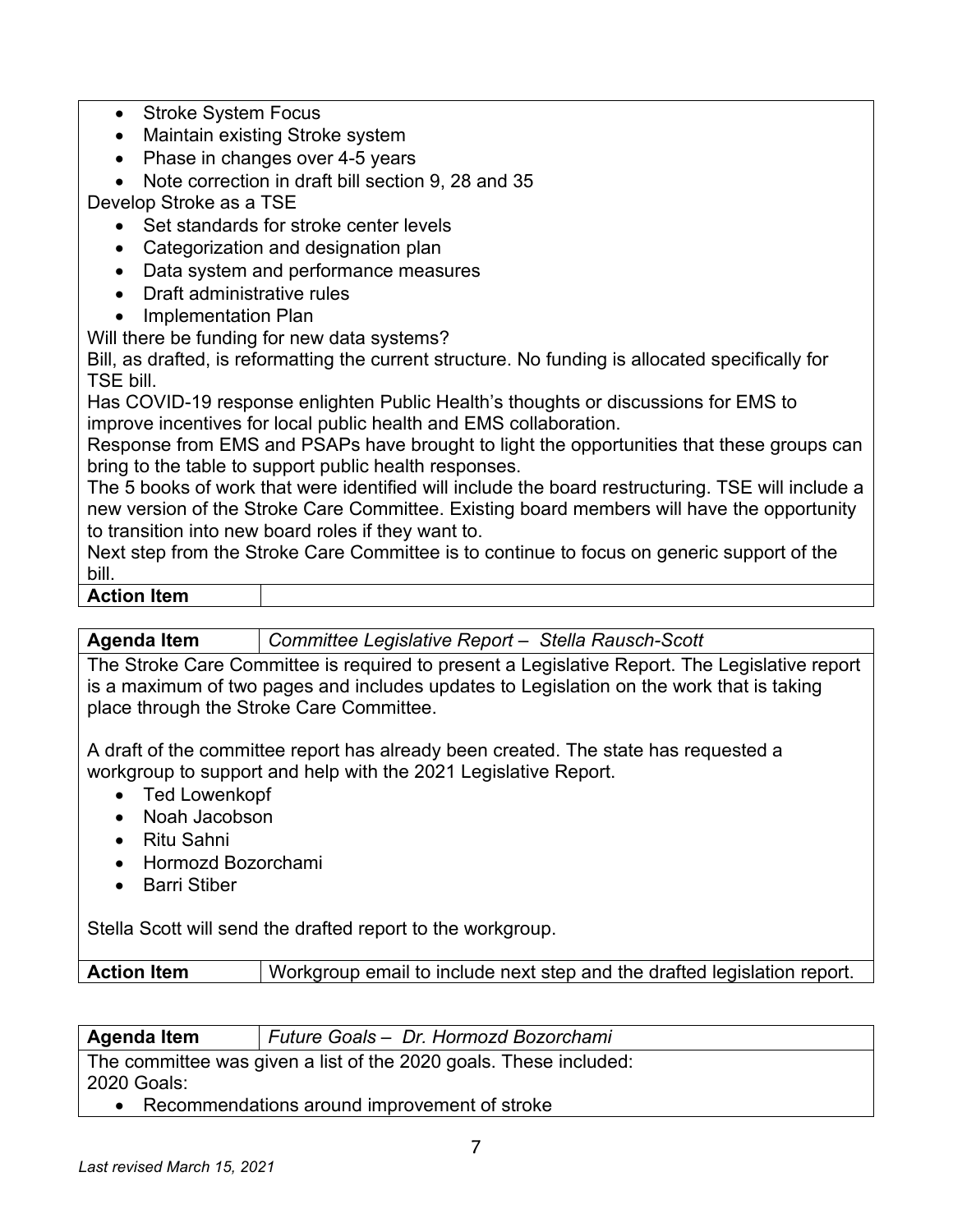- Rehab component champion triage bill around acute stroke care
- Review the literature around transport policy
- Data review session around what is taking place
- PDX Metro EMS triage group policy have formed discussions
- Bill language was worked on did not find a sponsor, what are the next steps?
- What does the committee for 2020 for QI for Oregon?

The group discussed what would be beneficial for 2021. It was decided that the committee would focus on:

- Supporting the OHA EMS/TS Legislative concept
- Rehabilitation workgroup
- Report to Legislature
- Bypass regional care policy
- Consider virtual support groups
- Complete the rehab workgroup goals
- OHA Stroke navigation. What to expect when you have a stroke. (1)
- Assessment of Telehealth and Telemedicine
- (1) Oregon Stroke Network Helpful to have from the committee to link what recommendations for resources and what needs to be on the portal. Identify gaps and what could be filled in the gaps.
- (2) Large HCS understand tele-neurology services are available. Specialty neurology follow up with telehealth and rehabilitation. Patients could access remotely to services; the VA has a great program in place for this.

#### **Action Item**

# **Agenda Item** *Get With The Guidelines – Peter Geissert*

GWTG training took place for the superuser account.

Feedback on indicators that would be useful to the committee. Discussed:

- Geographical distribution
- Stroke scale with outcome
- (51) Door in Door
- (45) Arrival mode
- (67) Pre-notification
- (47) Discharge disposition
- (61) Last known well times
- (65) Modified Rankin scale at discharge \*prenotification modified Rankin

Has it been identified what sort of public reporting that other states have established? Consider a template from another state to eliminate extra work.